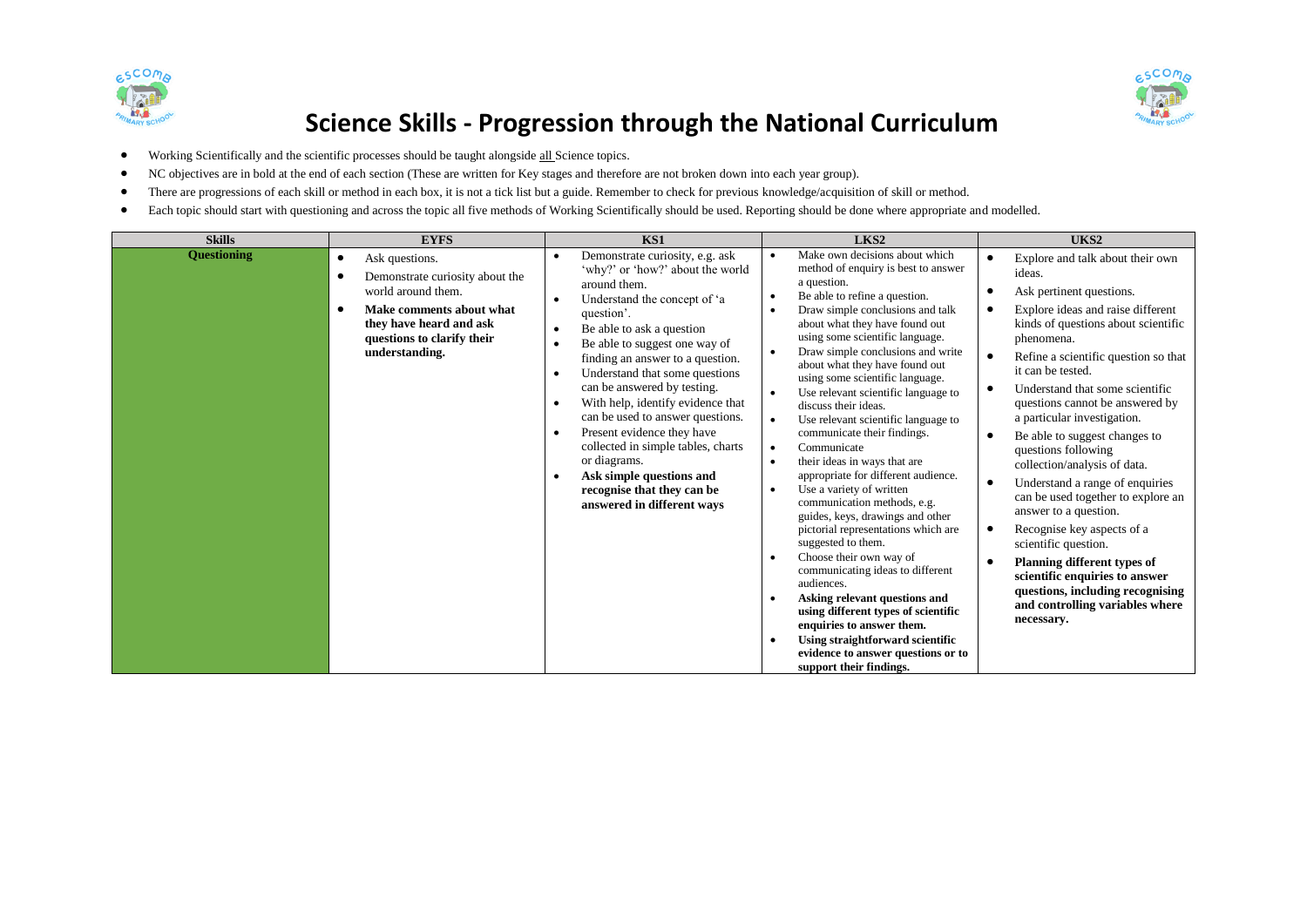| <b>Observing over time</b> | $\bullet$<br>$\bullet$<br>$\bullet$<br>$\bullet$ | Use senses and simple equipment<br>to explore the world around them,<br>e.g. binoculars and magnifying<br>glasses.<br>Look carefully and notice<br>interesting details and changes<br>they see. E.g. when making<br>playdough/ seasons walks/<br>cooking.<br>Describe their immediate<br>environment using knowledge<br>from observation, discussion,<br>stories, non-fiction texts and<br>maps.<br><b>Explore the natural world</b><br>around them, making<br>observations and drawing<br>pictures of animals and plants. | $\bullet$<br>$\bullet$<br>$\bullet$<br>$\bullet$<br>$\bullet$<br>$\bullet$<br>$\bullet$              | Understand that we can gather<br>information about the world<br>through our senses.<br>Understand that observation<br>involves all of the senses.<br>Use simple equipment provided,<br>e.g. hand lenses, to make more<br>accurate observations.<br>Recognise that some observable<br>features may change over time,<br>e.g. the size of a plant.<br>Use a range of equipment<br>correctly to observe and measure.<br>Be able to select appropriate<br>equipment to observe.<br>Observe closely, using simple<br>equipment.                                       | $\bullet$<br>$\bullet$<br>$\bullet$<br>$\bullet$<br>$\bullet$<br>$\bullet$<br>$\bullet$ | Be able to select appropriate<br>equipment to observe and<br>measure.<br>Use new equipment such as data<br>loggers, appropriately.<br>Accurately use standard measures.<br>Accurately use standard measures.<br>Use new equipment such as data<br>loggers, appropriately.<br>Be able to select appropriate<br>equipment to observe and<br>measure.<br>Making systematic and careful<br>observations and, where<br>appropriate, taking accurate<br>measurements using standard<br>units, using a range of<br>equipment, including<br>thermometers and data loggers.                       | $\bullet$<br>$\bullet$<br>$\bullet$<br>$\bullet$<br>$\bullet$<br>$\bullet$<br>$\bullet$<br>$\bullet$ | Make their own decisions about<br>what observations to make, what<br>measurements to use and for how<br>long to make them, and whether<br>to repeat them.<br>Choose the most appropriate<br>equipment to make measurements<br>and explain how to use it<br>accurately.<br>Recognise that some<br>measurements or observations<br>may need to be repeated.<br>Repeat observations or<br>measurements appropriately.<br>Be able to select appropriate<br>ranges or intervals of<br>measurements.<br>Explain how repeating<br>measurements impacts on data<br>collection.<br>Recognise when measurements or<br>data are unreliable and be able to<br>take steps to improve this.<br>Taking measurements, using a<br>range of scientific equipment,<br>with increasing accuracy and<br>precision, taking repeat<br>readings when appropriate. |
|----------------------------|--------------------------------------------------|----------------------------------------------------------------------------------------------------------------------------------------------------------------------------------------------------------------------------------------------------------------------------------------------------------------------------------------------------------------------------------------------------------------------------------------------------------------------------------------------------------------------------|------------------------------------------------------------------------------------------------------|------------------------------------------------------------------------------------------------------------------------------------------------------------------------------------------------------------------------------------------------------------------------------------------------------------------------------------------------------------------------------------------------------------------------------------------------------------------------------------------------------------------------------------------------------------------|-----------------------------------------------------------------------------------------|------------------------------------------------------------------------------------------------------------------------------------------------------------------------------------------------------------------------------------------------------------------------------------------------------------------------------------------------------------------------------------------------------------------------------------------------------------------------------------------------------------------------------------------------------------------------------------------|------------------------------------------------------------------------------------------------------|-------------------------------------------------------------------------------------------------------------------------------------------------------------------------------------------------------------------------------------------------------------------------------------------------------------------------------------------------------------------------------------------------------------------------------------------------------------------------------------------------------------------------------------------------------------------------------------------------------------------------------------------------------------------------------------------------------------------------------------------------------------------------------------------------------------------------------------------|
| <b>Testing</b>             | $\bullet$<br>$\bullet$<br>$\bullet$              | Find ways to solve problems<br>Find new ways to do things<br>Test their ideas.                                                                                                                                                                                                                                                                                                                                                                                                                                             | $\bullet$<br>$\bullet$<br>$\bullet$<br>$\bullet$<br>$\bullet$<br>$\bullet$<br>$\bullet$<br>$\bullet$ | When prompted, say what is<br>happening/has happened to things<br>or events.<br>With help, make changes and say<br>what has changed<br>Be able to compare features of<br>two objects.<br>Be able to identify two variables<br>in an investigation, e.g. water and<br>light when investigating plant<br>growth.<br>Suggest a practical way to find<br>something out.<br>Be able to identify things to<br>measure and things to observe.<br>Be able to set up a comparative<br>test.<br>Start to recognise when a test is<br>not fair and suggest<br>improvements. | $\bullet$<br>$\bullet$<br>$\bullet$<br>$\bullet$<br>$\bullet$<br>$\bullet$<br>$\bullet$ | Suggest a practical way to find<br>something out.<br>Make decisions about which<br>practical method is best to find<br>something out.<br>Be able to identify two variables<br>in an investigation, e.g. water and<br>light when investigating plant<br>growth.<br>Be able to set up a comparative<br>test.<br>Recognise when a simple fair test<br>is necessary to answer a scientific<br>question.<br>Be able to identify variables to<br>measure and variables to observe.<br>With others, help to set up a fair<br>test.<br>Start to recognise when a test is<br>not fair and suggest | $\bullet$<br>$\bullet$<br>$\bullet$<br>$\bullet$<br>$\bullet$<br>$\bullet$                           | Select and plan the most<br>appropriate type of scientific<br>enquiry to use to answer scientific<br>questions.<br>Recognise when and how to set<br>up comparative and fair tests and<br>explain which variables need to<br>be controlled and why.<br>Be able to state clearly which is<br>the change variable and which is<br>the measurement variable in a fair<br>test.<br>Systematically identify the effect<br>of changing one variable at a<br>time.<br>Recognise that some variables<br>may be more significant than<br>others in investigations.<br>Be able to justify their choice of<br>method as being appropriate to<br>answer their investigative                                                                                                                                                                            |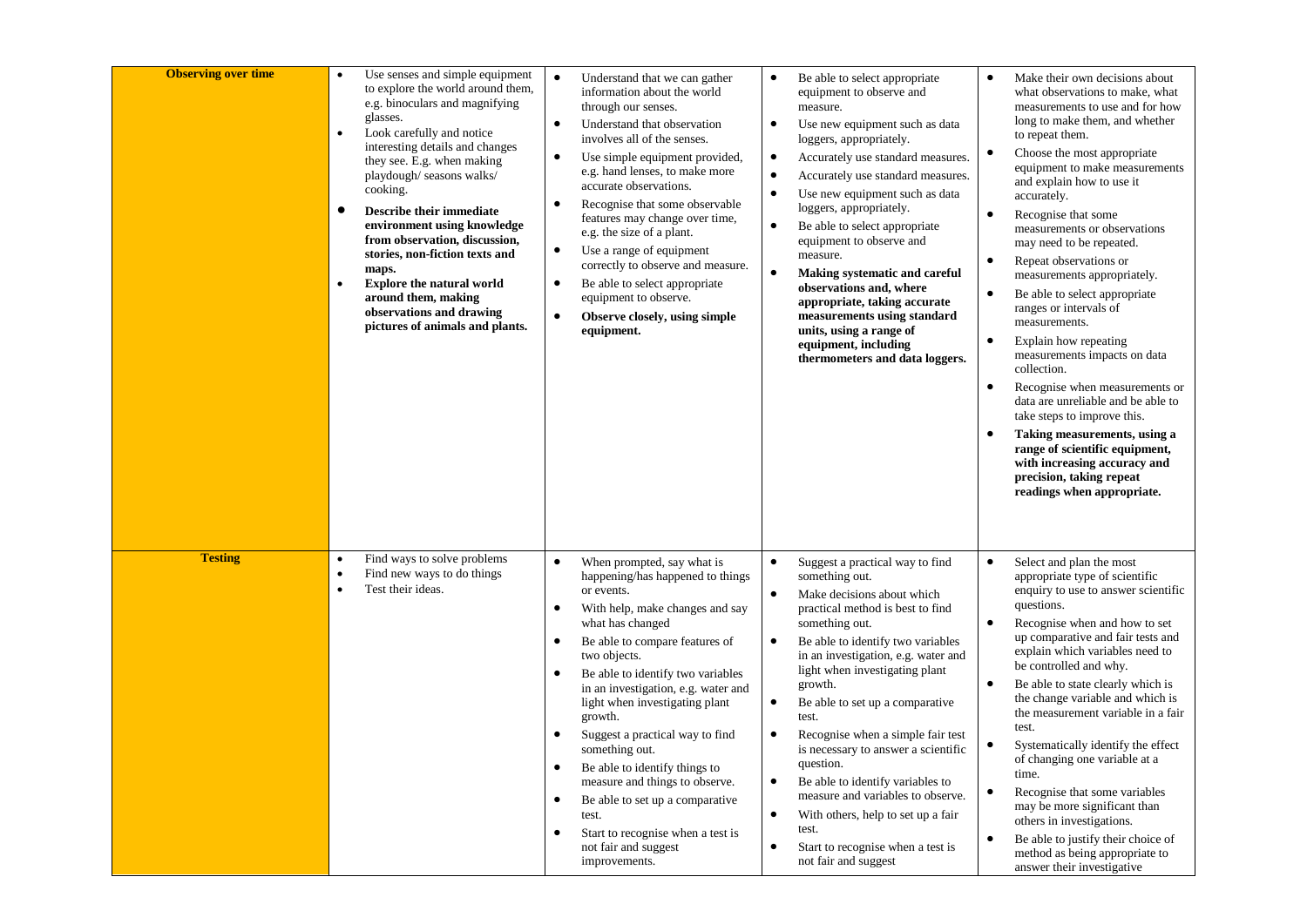|                                    |                                                                                                                                                                                                                                                                                                                                                                                                                                                                                                                                                                                                                                                                          | Perform simple tests.<br>$\bullet$                                                                                                                                                                                                                                                                                                                                                                                                                                                                                                                                                                                                                                                                                              | improvements.<br>Be able to develop features of a<br>$\bullet$<br>test to give a better outcome.<br>Setting up simple practical<br>$\bullet$<br>enquiries, comparative and fair<br>tests.<br>Using results to draw simple<br>$\bullet$<br>conclusions, make predictions<br>for new values, suggest<br>improvements and raise further<br>questions.                                                                                                                                                                                                                                                                                                                                                                                                                                                                                                                   | question.<br>Be able to use their results to<br>$\bullet$<br>identify when further tests and<br>observations might be needed.<br>Compare their own results with<br>$\bullet$<br>others' and suggest reasons why<br>there may be differences<br>Recognise the limitations of tests.<br>$\bullet$<br>Planning different types of<br>$\bullet$<br>scientific enquiries to answer<br>questions, including recognising<br>and controlling variables where<br>necessary.<br>Using test results to make<br>$\bullet$<br>predictions to set up further<br>comparative and fair tests.                                                                                                                                                                                                                                                                                                                                                                    |
|------------------------------------|--------------------------------------------------------------------------------------------------------------------------------------------------------------------------------------------------------------------------------------------------------------------------------------------------------------------------------------------------------------------------------------------------------------------------------------------------------------------------------------------------------------------------------------------------------------------------------------------------------------------------------------------------------------------------|---------------------------------------------------------------------------------------------------------------------------------------------------------------------------------------------------------------------------------------------------------------------------------------------------------------------------------------------------------------------------------------------------------------------------------------------------------------------------------------------------------------------------------------------------------------------------------------------------------------------------------------------------------------------------------------------------------------------------------|----------------------------------------------------------------------------------------------------------------------------------------------------------------------------------------------------------------------------------------------------------------------------------------------------------------------------------------------------------------------------------------------------------------------------------------------------------------------------------------------------------------------------------------------------------------------------------------------------------------------------------------------------------------------------------------------------------------------------------------------------------------------------------------------------------------------------------------------------------------------|--------------------------------------------------------------------------------------------------------------------------------------------------------------------------------------------------------------------------------------------------------------------------------------------------------------------------------------------------------------------------------------------------------------------------------------------------------------------------------------------------------------------------------------------------------------------------------------------------------------------------------------------------------------------------------------------------------------------------------------------------------------------------------------------------------------------------------------------------------------------------------------------------------------------------------------------------|
| <b>Identifying and classifying</b> | Sort and match objects and living<br>$\bullet$<br>things using given criteria.<br>Begin to think or their own ways<br>$\bullet$<br>of sorting a selection of objects or<br>living things.<br>Tell an adult why they have sorted<br>$\bullet$<br>things in a certain way.<br>Develop ideas of grouping,<br>$\bullet$<br>sequences, cause and effect Know<br>about similarities and differences<br>in relation to places, objects,<br>materials and living things.<br>Know some similarities and<br>$\bullet$<br>differences between the natural<br>world around them and<br>contrasting environments,<br>drawing on their experiences<br>and what has been read in class. | $\bullet$<br>Sort and match objects and living<br>things in their own way.<br>Sort and group objects and living<br>$\bullet$<br>things in different ways.<br>Recognise similarities and<br>$\bullet$<br>differences.<br>Use simple observable features to<br>$\bullet$<br>compare objects or living things.<br>Be able to describe how they<br>$\bullet$<br>sorted objects.<br>Use observable features of objects<br>$\bullet$<br>to identify them.<br>Begin to classify and identify by<br>$\bullet$<br>linking observable features to<br>already known objects or things.<br>Explain which observable features<br>$\bullet$<br>have led them to classify in a<br>particular way.<br><b>Identify and classify</b><br>$\bullet$ | Use simple observable features to<br>$\bullet$<br>compare objects or living things.<br>Be able to group objects and<br>$\bullet$<br>living things in different ways.<br>Talk about criteria for grouping,<br>$\bullet$<br>sorting and classifying.<br>Use observable features of objects<br>$\bullet$<br>to identify them.<br>Use simple keys.<br>$\bullet$<br>Begin to classify and identify by<br>$\bullet$<br>linking observable features to<br>already known objects or things.<br>Begin to classify by behavioural<br>$\bullet$<br>features, e.g. conducts electricity,<br>and is magnetic.<br>Explain which observable or<br>$\bullet$<br>behavioural features have led<br>them to classify in a particular<br>way.<br>Be able, independently, to use<br>$\bullet$<br>simple databases or keys to<br>identify or classify living things,<br>objects or events. | $\bullet$<br>Be able, independently, to use<br>simple databases or keys to<br>identify or classify living things,<br>objects or events.<br>Be able to discuss reasons why<br>$\bullet$<br>living things are placed in one<br>group and not another.<br>Suggest reasons for similarities<br>$\bullet$<br>and differences.<br>Begin to understand that broad<br>$\bullet$<br>groupings, such as micro-<br>organisms, plants and animals can<br>be subdivided.<br>Identify the positive aspects and<br>$\bullet$<br>limitations of some forms of<br>classification.<br>Use and develop keys and other<br>$\bullet$<br>information records to identify,<br>classify and describe living things<br>and materials.<br>Create more complex forms of<br>$\bullet$<br>classification tools, e.g. databases,<br>branching keys<br>Create and use a variety of<br>$\bullet$<br>sources to identify and classify<br>living things, objects and<br>phenomena. |
| <b>Pattern spotting</b>            | $\bullet$<br>Notice and talk about similarities<br>and difference in objects and<br>living things.<br>Talk about what changes they<br>$\bullet$<br>have observed.<br>Make predictions with support or<br>$\bullet$<br>prompting, talk about what they<br>think might happen based on their<br>own experiences.                                                                                                                                                                                                                                                                                                                                                           | $\bullet$<br>Notice what has changed when<br>observing things or events.<br>Talk about what they have found<br>$\bullet$<br>out or what they think may<br>happen.<br>Begin to recognise links between<br>$\bullet$<br>observations and answers to<br>questions.                                                                                                                                                                                                                                                                                                                                                                                                                                                                 | $\bullet$<br>Recognise links between<br>observations and answers to<br>questions<br>$\bullet$<br>Notice patterns and relationships.<br>Look for naturally occurring<br>$\bullet$<br>patterns and relationships and<br>decide what data to collect to<br>identify them.<br>Be able to collect data from their<br>$\bullet$                                                                                                                                                                                                                                                                                                                                                                                                                                                                                                                                            | identify patterns that might be<br>$\bullet$<br>found in the natural environment.<br>Systematically investigate the<br>$\bullet$<br>relationship between phenomena,<br>e.g. light and shadows.<br>Look for different causal<br>$\bullet$<br>relationships in their data and<br>identify evidence that refutes or<br>supports their ideas.                                                                                                                                                                                                                                                                                                                                                                                                                                                                                                                                                                                                        |
|                                    |                                                                                                                                                                                                                                                                                                                                                                                                                                                                                                                                                                                                                                                                          | With help, begin to notice patterns<br>$\bullet$                                                                                                                                                                                                                                                                                                                                                                                                                                                                                                                                                                                                                                                                                |                                                                                                                                                                                                                                                                                                                                                                                                                                                                                                                                                                                                                                                                                                                                                                                                                                                                      |                                                                                                                                                                                                                                                                                                                                                                                                                                                                                                                                                                                                                                                                                                                                                                                                                                                                                                                                                  |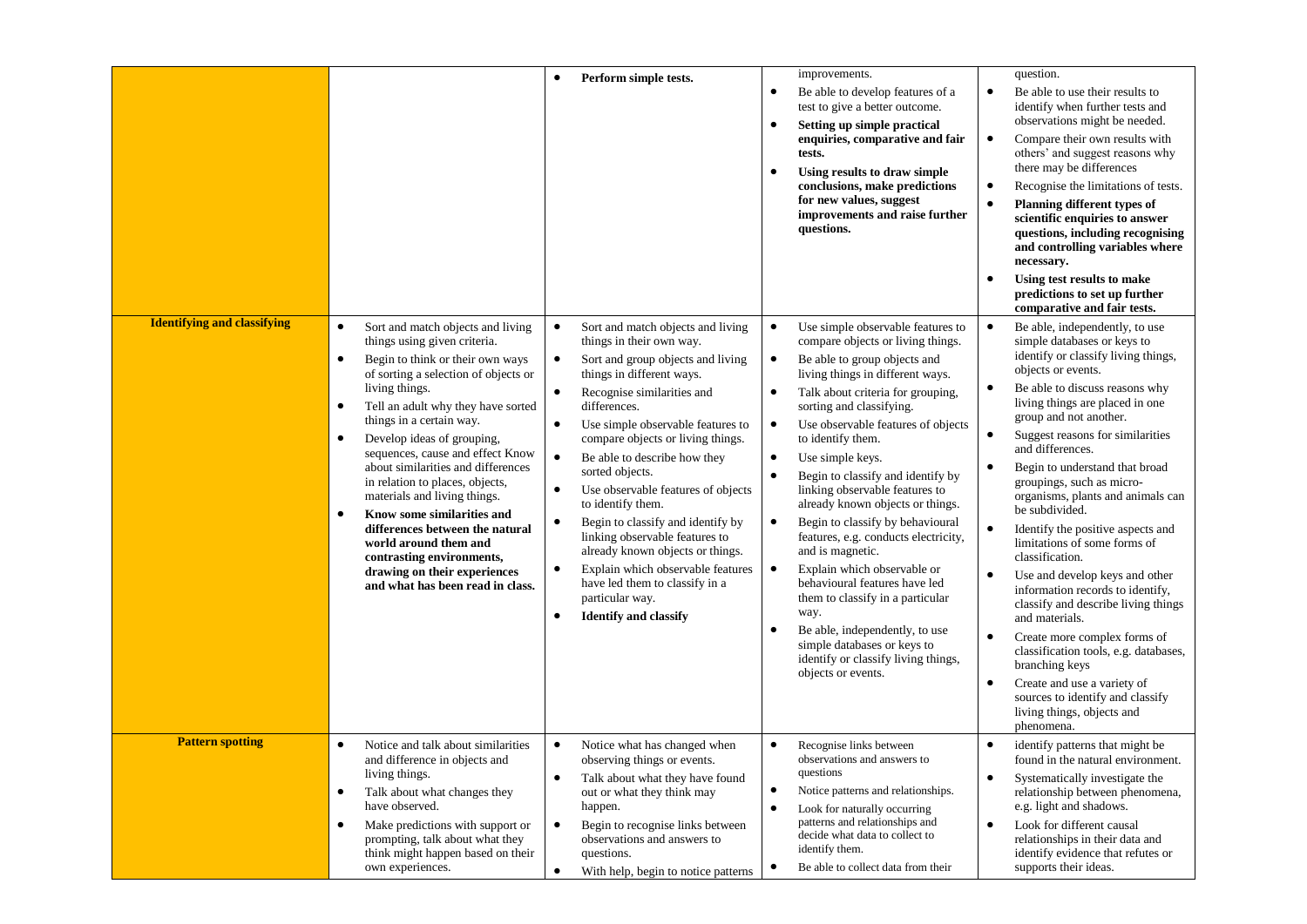|                 | <b>Understand some important</b><br>$\bullet$<br>processes and changes in the<br>natural world around them,<br>including the seasons and<br>changing states of matter.               | and relationships.<br>Begin to use simple scientific<br>$\bullet$<br>language to talk about what they<br>have found out.<br>Be able to communicate their<br>$\bullet$<br>ideas to a range of audiences in a<br>variety of ways.<br>Use evidence to suggest answers<br>$\bullet$<br>to questions and make<br>predictions.<br>Say whether what happened was<br>$\bullet$<br>what they expected.<br>Using their observations and<br>$\bullet$<br>ideas to suggest answers to<br>questions. | own observations and<br>measurements.<br>$\bullet$<br>With help, look for changes,<br>patterns, similarities and differences<br>in their data.<br>Use patterns in their data to draw<br>$\bullet$<br>simple conclusions and answer<br>questions.<br>$\bullet$<br>Use evidence to answer questions<br>and make predictions.<br>Say whether what happened was<br>$\bullet$<br>what they expected<br>$\bullet$<br>With support, identify new<br>questions arising from the data.<br>$\bullet$<br>Make predictions for new values<br>within or beyond the data they have<br>collected.<br>$\bullet$<br>Find ways of improving what they<br>have already done.<br>Link results to their own<br>$\bullet$<br>experiences.<br>$\bullet$<br>Recognise when a result seems<br>unusual when compared with other<br>values.<br>$\bullet$<br>Identify when repeated results are<br>necessary.<br><b>Identifying differences,</b><br>$\bullet$<br>similarities or changes related to<br>simple scientific ideas or<br>processes. | Analyse functions, relationships<br>$\bullet$<br>and interactions more<br>systematically.<br>$\bullet$<br>Find out about how scientific<br>ideas have changed and developed<br>over time as new evidence is<br>discovered, e.g. ideas about the<br>solar system.<br>Recognise when evidence<br>$\bullet$<br>supports an idea or not.<br>Be able to identify and offer<br>$\bullet$<br>explanations for anomalous result.<br><b>Identifying scientific evidence</b><br>$\bullet$<br>that has been used to support or<br>refute ideas or arguments.                         |
|-----------------|--------------------------------------------------------------------------------------------------------------------------------------------------------------------------------------|-----------------------------------------------------------------------------------------------------------------------------------------------------------------------------------------------------------------------------------------------------------------------------------------------------------------------------------------------------------------------------------------------------------------------------------------------------------------------------------------|---------------------------------------------------------------------------------------------------------------------------------------------------------------------------------------------------------------------------------------------------------------------------------------------------------------------------------------------------------------------------------------------------------------------------------------------------------------------------------------------------------------------------------------------------------------------------------------------------------------------------------------------------------------------------------------------------------------------------------------------------------------------------------------------------------------------------------------------------------------------------------------------------------------------------------------------------------------------------------------------------------------------|---------------------------------------------------------------------------------------------------------------------------------------------------------------------------------------------------------------------------------------------------------------------------------------------------------------------------------------------------------------------------------------------------------------------------------------------------------------------------------------------------------------------------------------------------------------------------|
| <b>Research</b> | Understand they can find out<br>$\bullet$<br>more information from non-<br>fiction books.<br>Talk about what they have found<br>$\bullet$<br>out from books, photographs,<br>videos. | Use simple secondary sources,<br>$\bullet$<br>e.g. books, film, internet, to find<br>information.<br>Use information from secondary<br>$\bullet$<br>sources to help answer a question.<br>$\bullet$<br>Gather data to help answer<br>questions.                                                                                                                                                                                                                                         | $\bullet$<br>Use information from secondary<br>sources to help answer a question.<br>$\bullet$<br>Recognise when and how<br>secondary sources might help<br>answer questions that cannot be<br>answered through practical<br>investigations.                                                                                                                                                                                                                                                                                                                                                                                                                                                                                                                                                                                                                                                                                                                                                                        | $\bullet$<br>Recognise which secondary<br>sources will be most useful to<br>research their ideas and begin to<br>separate opinion from fact.<br>Use secondary sources, e.g.<br>$\bullet$<br>internet links to research objects,<br>events and phenomena that cannot<br>be experienced in the classroom,<br>e.g. planetary movements,<br>animals from around the world.<br>Gather and record data to help in<br>$\bullet$<br>answering questions.<br><b>Identifying scientific evidence</b><br>$\bullet$<br>that has been used to support or<br>refute ideas or arguments. |